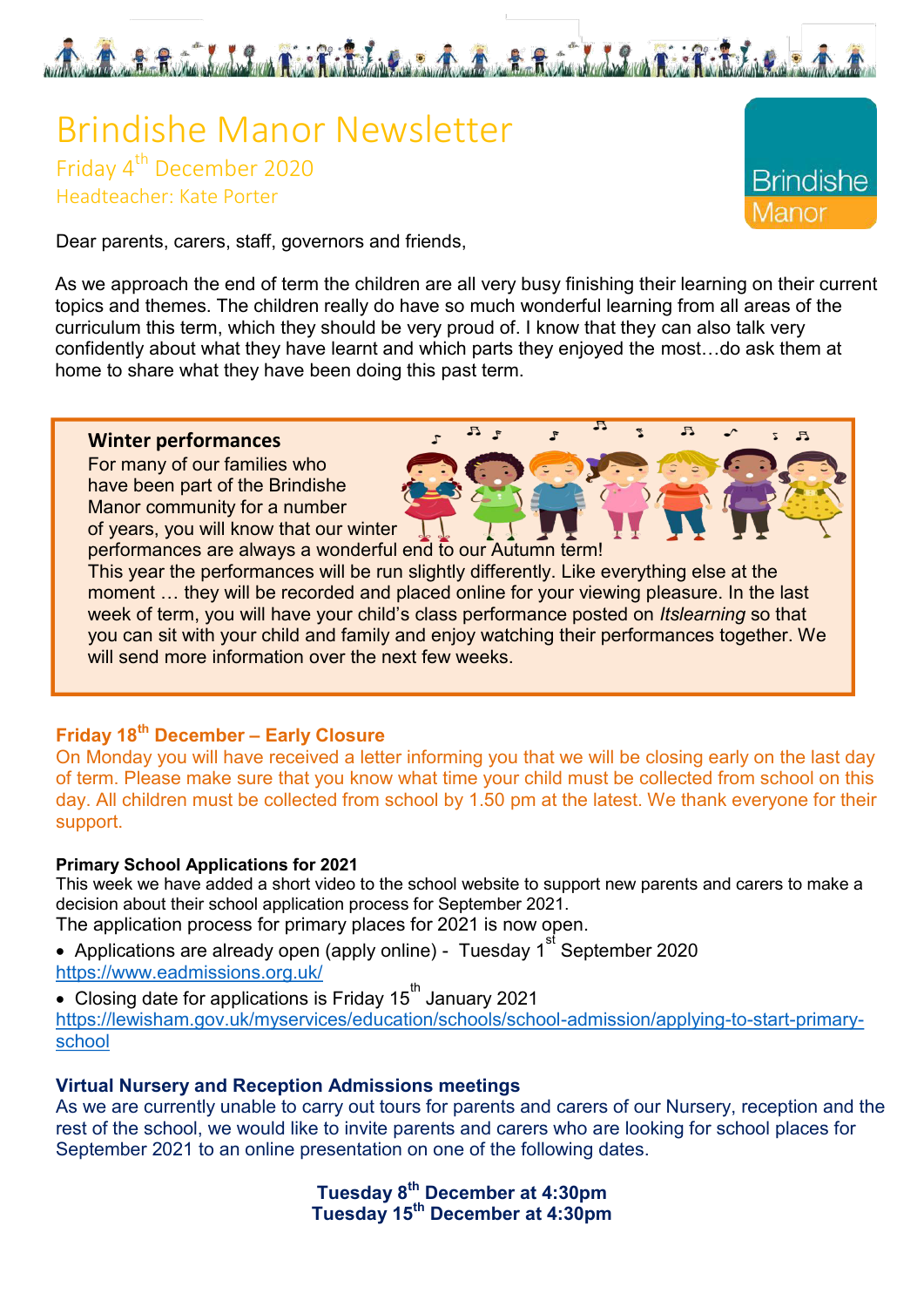The sessions will talk more about the ethos of our school, what the learning experience looks like in Nursery and Reception and how the children make the transition into Reception. We will share plenty of images of how our classrooms look and the types of activities the children will have on offer throughout the day.

If you would like to be booked on to one of the presentation meetings, which will be led by Kate Porter (Head) and Jenny Guest (EYFS and Y1 Lead) then please call or email the school office who will send you the details for joining [info@brindishemanor.lewisham.sch.uk](mailto:info@brindishemanor.lewisham.sch.uk) 

# **Crisis at Christmas**

Every year we collect loose change for the charity 'Crisis', which supports homeless people during the winter period. Your donations can support homeless ٠ people with food, shelter and companionship.

We are asking all children to wear either a Christmas jumper, something festive or an outfit of their choice on *Wednesday 16th December,* which is the same day as our Christmas lunch. We are inviting children to bring in ı a donation on the day to put in to the collection buckets which will be available as they come in to school.

# Dates for your diary…

| Tue 8 <sup>th</sup> Dec    | <b>Online Nursery and</b>         |
|----------------------------|-----------------------------------|
|                            | Reception 2021 presentation       |
| Tue 15 <sup>th</sup> Dec   | <b>Online Nursery and</b>         |
|                            | Reception 2021 presentation       |
| Tue 15 <sup>th</sup> Dec   | <b>Online Winter performances</b> |
| available on Itslearning   |                                   |
| Wed $16^{\text{th}}$ Dec - | Christmas lunch for all           |
| Wed $16^{th}$ Dec -        | <b>Dress Festive day</b>          |
| Fri $18^{th}$ Dec -        | Last day of term                  |
|                            |                                   |
|                            |                                   |
|                            |                                   |
|                            |                                   |
|                            |                                   |

#### **Cards for children and tokens of appreciation for staff**

This year, we kindly ask that children who would like to bring Christmas cards in to school, instead make or bring in one shared card for their class. The cards will be shared on a display board or table in their classroom for everyone to see and enjoy throughout the rest of term (from whenever they are received). We thought this would be a nice way for the class to come together and have a small festive display in class.

We have been asked this week by a few parents and carers about whether they can bring in a token of appreciation to a staff member towards the end of this Autumn term. Whilst we certainly *do not expect any gifts* from our families, should you wish to send a staff member in school a card or small token of appreciation then this would need to be given in by **Monday 14th December**, so that the necessary precautions can be taken before staff take them home on Friday 18<sup>th</sup> December. Many thanks



#### Photos of children in promotional material

In order for you to see more of what goes on in the classrooms and around school and to celebrate the learning experiences that your children are having we are going to start including more photographs in our weekly newsletter and on our online platform *Itslearning.* We are also in the process of updating our website with more images of what goes on every day at Brindishe Manor. We have all of your consents for photography already and the way in which we use it, but please do email us or call if you have any further questions*.*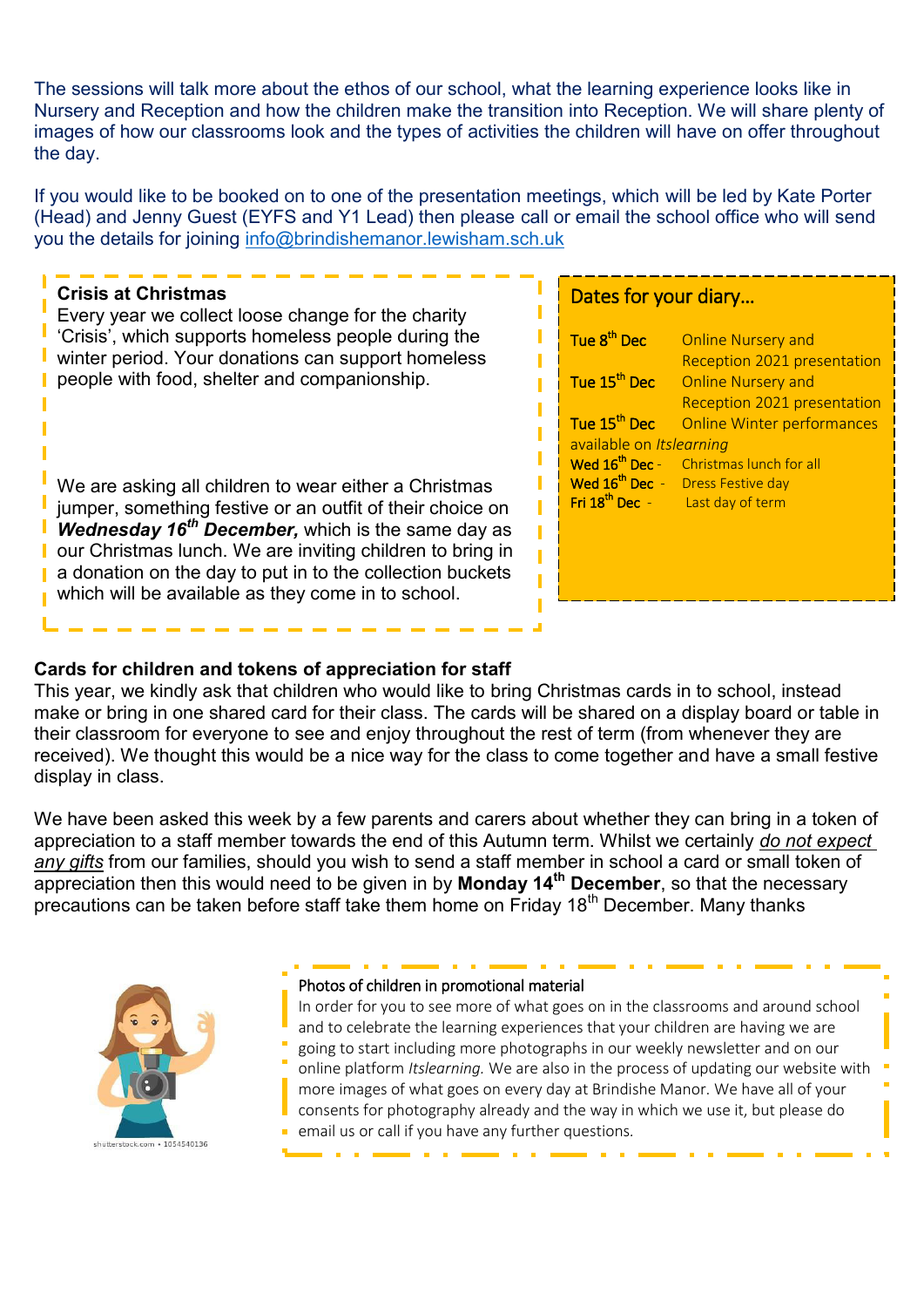# **2020 Exercise Challenge**

Parents, staff and kids have walked, run, scootered, cycled and roller skated more than 3,050 miles and raised over £1,500 so far. What a totally amazing achievement! We are still counting the miles and donations can be made right up to 31 December so keep them coming. Let's see if we can get to £2,020.

## **PSFA NEWS - CHRISTMAS LIGHTS TRAIL**

As Christmas approaches many of the things we usually do aren't possible right now. So many of you enjoyed the Halloween trail that we thought a Christmas Lights Trail might be just the thing to bring some festive cheer. All money raised will, as always, go to Brindishe Manor School to support our children's learning and experience.

 The trail is contact free - everything you need will be emailed to you to be printed at home. To take part:

#### 1. Click this link to go to the JustGiving page

**<https://www.justgiving.com/campaign/brindishemanorpsfachristmas2020?invite=true>**

**2. Make your donation using the "Donate" button on this page** 

**3. You will be sent an email receipt from JustGiving which MUST be sent to [brindishemanorpsfa@gmail.com](mailto:brindishemanorpsfa@gmail.com)** 

#### **4. The PSFA will email you a number of downloads to allow you to take part in all the activities below.**

Our suggested donation is £5 (donated via this page) and the pack will include:

## **Map for a Christmas Lights Trail**

From Friday 11th - Sunday 20th December 2020, a number of houses in the local area will be decorated and marked on a map; there is no set start or finish point so you can plan the best route for you and your family. There will be a visual scavenger hunt - spot some Christmas themed items on your way round the trail. How many can you find?

### **PLEASE ADHERE TO ALL COVID 19 RELATED GOVERNMENT RESTRICTIONS AND GUIDELINES IN PLACE ON THE DATE YOU DO THE TRAIL.**

### **Christmas colouring & word searches**

Keep little hands busy with some festive fun pictures to colour and word searches to complete.

### **Entry to a Christmas themed art competition**

Win a £10 Amazon voucher by entering something your child has made, drawn or painted inspired by the Christmas Lights Trail. Email a photo of your entry to [brindishemanorpsfa@gmail.com](mailto:brindishemanorpsfa@gmail.com) by 31 December 2020. The winner will be announced in the school newsletter week ending Friday 8th January 2021.

### **Christmas Cookie Recipe**

Bake some delicious Christmas cookies with this easy to follow recipe - ideal with hot chocolate after walking the trail.

### **Join in .....**

We hope you'll join the fun and help raise some money. Downloads will be sent on Tuesday 8th December for any emails received prior to that date and then as received for subsequent donations.

**Remember that the PSFA is a voluntary organisation so we do not have full time staff - please allow 24 hours from sending your email receipt (if this is after 8th December) before chasing a response.**